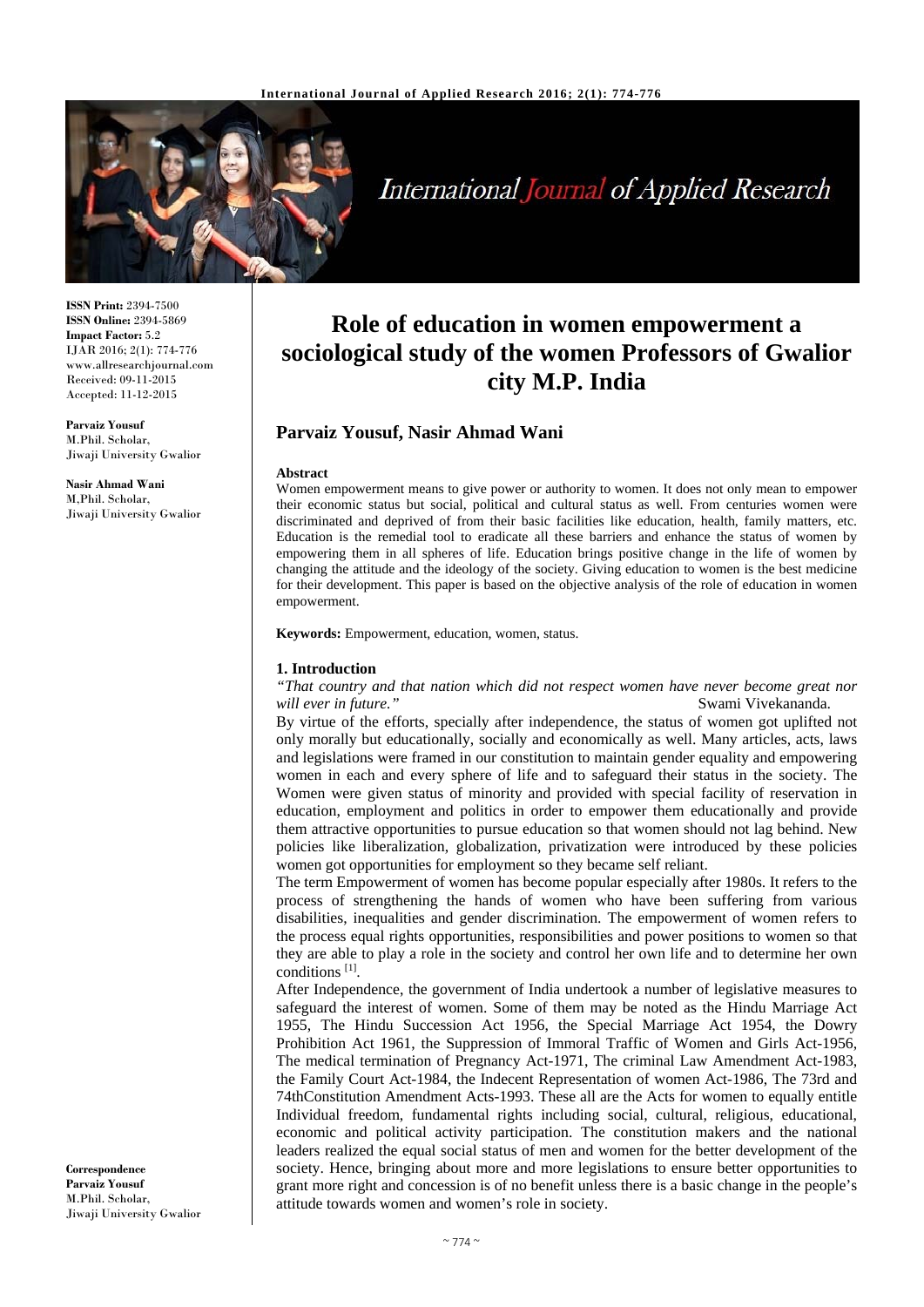The year 1975 was observed as "International year of Women "as per the call of the UNO. From 1975 onwards, the 8th day of March is being observed as "International women's Day." The year 1990 was observed as "SAARC year of The Girl Child." The Government of India declared the year 2001 as the "Year of women's empowerment." These declarations prescribed for all-round development of women in India as well as in the world <sup>[2]</sup>.

Education is milestone of women empowerment because it enables them to responds to the challenges, to confront their traditional role and change their life. It helps in reducing inequalities and functions as a means for improving their status within the family. Education of women in India has also been a major issue for both the government and civil society as the educational women play a very important role in the development of the country. So we cannot neglect the importance of education in the reference to women empowerment in India<sup>[3]</sup>.

#### **Review of literature:**

Srivastava, (2014). Empowering the women means creating such an environment in which they can take independent decisions for their personal development and the development of society in general. Empowerment is the process by which the women achieve increased control and participation in decision making which in turn helps to achieve equal basis with men in various spheres – political, economic, social, cultural and civil. Education is truly the key to empower women and also provide for all round economic growth of countries. Education is an essential means of empowering women with the knowledge, skills and self-confidence necessary to fully participate in the development process [4].

Jahan Aijaz and Shashikal A.D.J. (2013) corroborated that the most potent weapon related to women's empowerment is education. Education plays an important role in changing women's attitude towards empowerment and their status in family and society. A healthy well educated informed and well employed woman will definitely be able to assert her rights and make concrete contributions to the development process. Thus education does lead to women development and creates awareness about women's rights and is thus empowering at the all level  $[5]$ . Malik and Courtney (2011) studied that how higher education offers empowerment to women. The economic independence and increased standing with the family were the benefits of higher education. It also enabled the women to impact the discriminatory practices <sup>[6]</sup>.

### **Objective of the study**

To study how education changes the status and position of women in the community.

#### **Area of the study**

In this study married women professors of two girls colleges of Gwalior city namely Kamla Raja girls autonomous P.G. College and Vijyarage govt. P.G. college morar were studied. There are only 114 married women teachers including both contractual and permanent working in these respective colleges. The present study is based on the data collected from 100 respondents. According to aims and objectives of the study interview schedule was used as a tool to collect data from respondents.

#### **Methodology**

In the present study the information collected from both primary and secondary sources.

**Primary data:** The primary data has been prepared through interview schedule in a more systematic manner.

**Secondary data:** The processing data has been collected from books, journals, reports, etc.

### **Interpretation and analysis of data**

The data, after collection, has to be processed and analyzed in accordance with the objectives and outline laid down for the purpose at the time of developing the research plan. This chapter is the main focus of the research work and is named as Analysis and Interpretation of data. After collection of data and its classification and tabularization, the data are analyzed. The analysis of data refer to breaking down the complex factors of the tabulated material in terms of simple parts and putting the parts together in arrangement in order to determine inherent facts or meanings. In the present research work after collecting data the classification was done according to the characteristics, homogeneity and heterogeneity of the data. Then after coding, editing and tabulation was done on the basis of the general variables and specific questions justifying the objectives of the study. The analysis of the collected data is as follows:-

Table 1: Do you agree that educated women have equal participation in their family decisions / affairs?

| $S$ .no. | <b>Alternatives</b> | No. |  |
|----------|---------------------|-----|--|
|          | Yes                 |     |  |
|          | ח                   |     |  |
|          | Total               |     |  |

From the above mentioned table among 100 respondents more than three-fourth are of the view that educated women have equal participation in family decisions and affairs. However about one fifth of them are not agreed with this view. The study reveals that education empowers women by giving proper honour to their views in the family matters and decisions.

**Table 2:** Do you agree that the poor parental educational background affects the status of women adversely?

| S. no. | <b>Alternatives</b> | NO. |    |
|--------|---------------------|-----|----|
|        | Agree               |     |    |
|        | Disagree            |     | ۷. |
|        | Total               |     |    |

From the above table out of 100 respondents, three- fourth of the respondents agree to this view that poor parental educational background affects the status of women adversely. However one- fourth are disagreed to this view

**Table 3:** Are you of the view that educated women have more respect than uneducated women in the community?

| S. no. | <b>Alternatives</b> |    |
|--------|---------------------|----|
|        | Agree               | o٠ |
|        | Disagree            |    |
|        | Total               |    |

From the above table among 100 respondents, more than three-fourth are of the view that educated women have more respect than uneducated women in the community. While about one fifth are disagreed to this view. The study shows that most of the respondents are of the view that educated women can take better decisions in the community as compared to uneducated women.